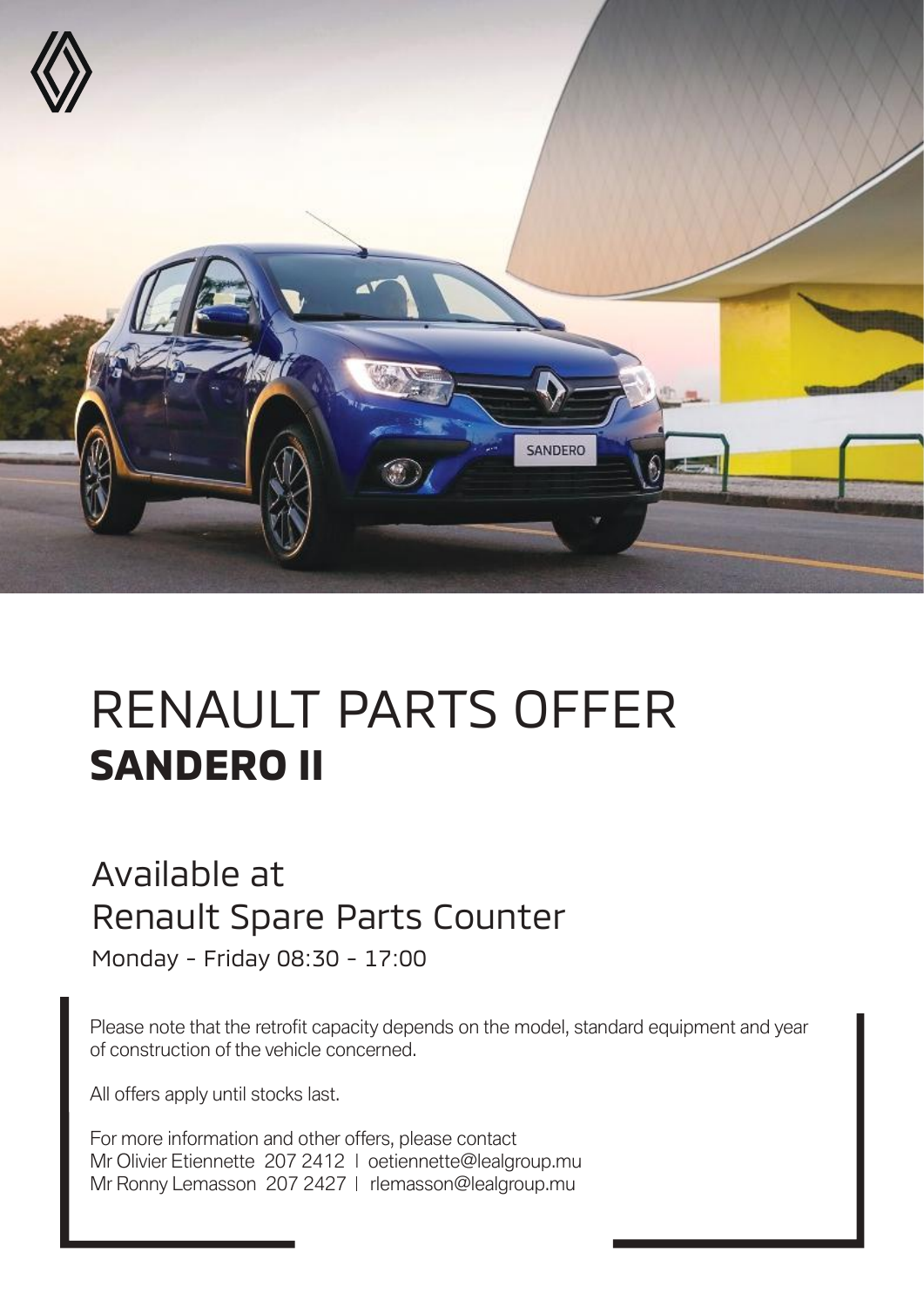

## **SANDERO II**

| Part No.   | <b>Part Description</b>              | Model         | Qty            | <b>Unit Normal</b><br>Price (Rs) | $\%$ | <b>Unit Special</b><br>Price (Rs) |
|------------|--------------------------------------|---------------|----------------|----------------------------------|------|-----------------------------------|
| 112209464R | <b>TAMPON ELASTIQUE</b>              | B8MA          | $\overline{2}$ | 2,961                            | 40%  | 1,777                             |
| 122802491R | DEMI-FLASQUE BUTE (PAIRE)            | B8MA          | 1              | 712                              | 40%  | 427                               |
| 122994M500 | CLAVETTE CALAGE PIGNON / VILEBREQUIN | B8MA          | $\mathbf{1}$   | 232                              | 40%  | 139                               |
| 149178541R | <b>CONNECTION SERVO FREIN</b>        | B8MA          | 1              | 1,262                            | 40%  | 757                               |
| 150503885R | <b>CREPINE POMPE HUILE</b>           | B8MA          | 1              | 2,073                            | 40%  | 1,244                             |
| 214764813R | <b>CONVERGENT SUPERIEUR</b>          | B8MA          | $\overline{2}$ | 416                              | 40%  | 250                               |
| 214816703R | <b>GROUPE MOTOVENTILATEUR</b>        | B8MA          | $\overline{2}$ | 19,147                           | 40%  | 11,488                            |
| 215012899R | TUYAU SORTIE RADIATEUR               | B8MA          | 1              | 2,455                            | 40%  | 1,473                             |
| 254279079R | SUPPORT INTERRUPTEUR                 | B8MA          | 1              | 378                              | 40%  | 227                               |
| 255677433R | COMMANDE SOUS VOLANT                 | B8MA          | $\overline{2}$ | 14,409                           | 40%  | 8,645                             |
| 259906502R | CALCULATEUR AIDE-PARKING             | B8MA          | $\mathbf{1}$   | 4,339                            | 40%  | 2,603                             |
| 260E01288R | KIT ENJOLIVEUR PROJECTEUR            | B8MA          | з              | 877                              | 40%  | 526                               |
| 281152596R | <b>AUTORADIO</b>                     | B8MA          | $\overline{2}$ | 23,349                           | 40%  | 14,009                            |
| 284375765R | <b>CAPTEUR AIDE PARKING</b>          | B8MA          | 9              | 9,804                            | 40%  | 5,882                             |
| 286200851R | POMPE LAVE-BRISE                     | B8MA          | 1              | 4,496                            | 40%  | 2,698                             |
| 287815304R | PORTE BALAI ARR                      | B8MA<br>PH II | 1              | 3,344                            | 40%  | 2.006                             |
| 400151018R | PORTE-FUSEE AV G                     | B8MA          | 1              | 13,092                           | 40%  | 7,855                             |
| 403159285R | <b>ENJOLIVEUR ROUE</b>               | B8MA          | 1              | 1,913                            | 40%  | 1,148                             |
| 472103912R | <b>SERVO FREIN</b>                   | B8MA          | $\mathbf{1}$   | 26,417                           | 40%  | 15,850                            |
| 601983765R | OBTURATEUR GRILLE INF                | B8MA          | 1              | 1,903                            | 40%  | 1,142                             |
| 623857618R | <b>ENJOLIVEUR INF GRILLE CHROME</b>  | B8MA          | $\overline{2}$ | 6,633                            | 40%  | 3,980                             |
| 638312139R | ECRAN LATERALE PASSAGE ROUE AV/G     | B8MA          | 1              | 1,938                            | 40%  | 1,163                             |
| 656200825R | CABLE COMMANDE OUVERTURE CAPOT       | B8MA          | 1              | 1,835                            | 40%  | 1,101                             |
| 687608041R | <b>AERATEUR D'AIR</b>                | B8MA          | 4              | 969                              | 40%  | 582                               |
| 756506082R | <b>TRAVERSE CENTRALE ARRIERE</b>     | B8MA          | 2              | 4,883                            | 40%  | 2,930                             |
| 7703041045 | <b>ECROU DIAMETRE 5</b>              | B8MA          | 5              | 121                              | 40%  | 72                                |
| 808321804R | JOINT ENTREE PORTE AV/D              | B8MA          | $\mathbf{1}$   | 3,950                            | 40%  | 2,370                             |
| 8200927687 | PLATEAU-FUSEE ARR                    | B8MA          | З              | 4,987                            | 40%  | 2,992                             |
| 8201313092 | <b>BAVETTE STD</b>                   | B8MA          | $\overline{2}$ | 1,265                            | 40%  | 759                               |
| 823015497R | VITRE MOBILE PORTE AR/G              | B8MA          | $\mathbf{1}$   | 4,960                            | 40%  | 2,976                             |
| 903004646R | <b>VITRE LUNETTE AR</b>              | B8MA          | 3              | 12,738                           | 40%  | 7,643                             |
| 904673170R | CONTRE BUTEE PORTE-COFFRE            | B8MA          | 4              | 185                              | 40%  | 111                               |

Price is per unit and includes VAT.